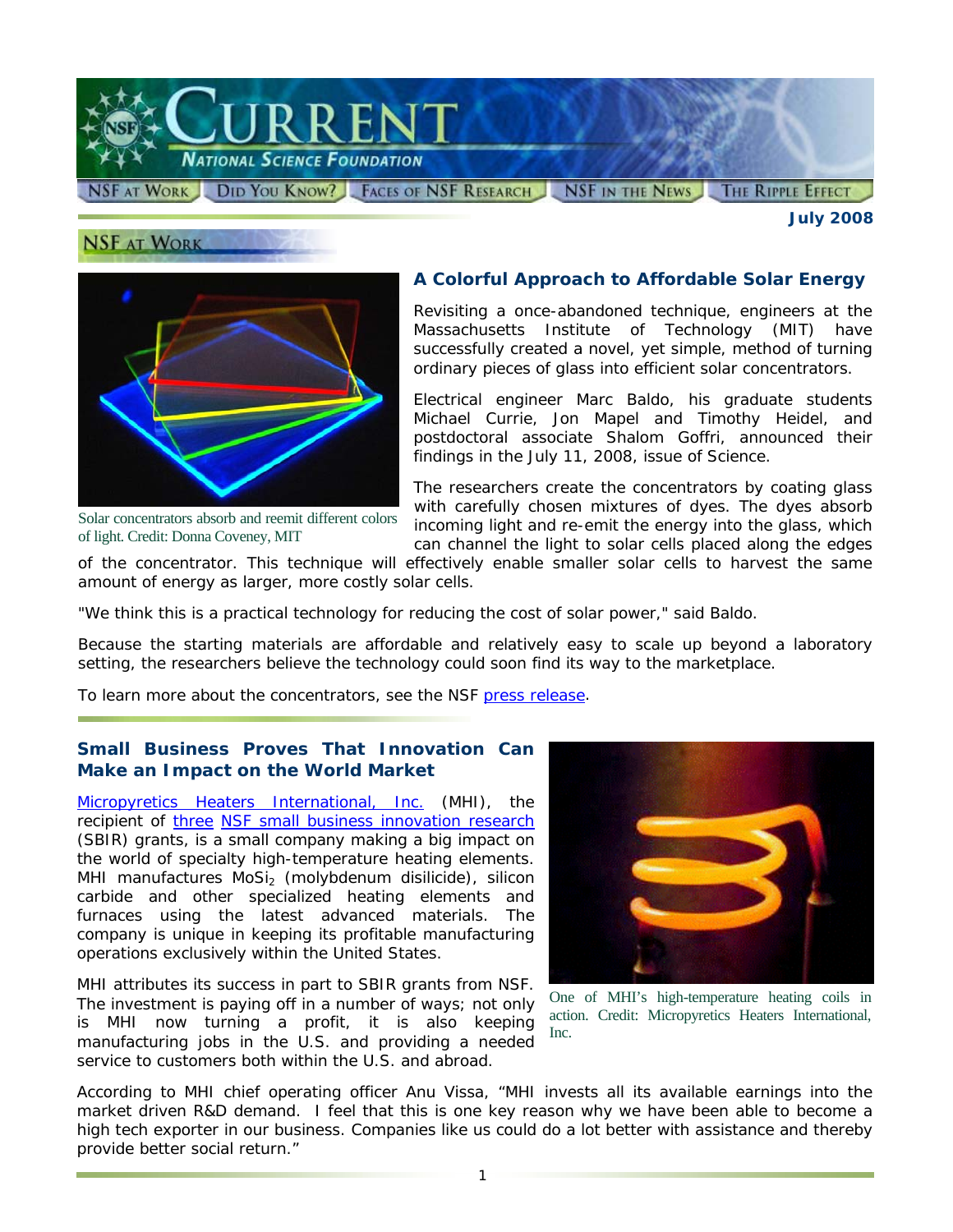### **Diamonds Are Forever Revealing New Insights Into Earth's Crust**

In addition to their usual role as symbols of enduring love and fidelity, diamonds are now also helping geologists unravel clues about how the earth's precious metal mineralization was formed.

In a paper published in *Nature*, researchers from the Carnegie Institution and the University of Cape Town presented their findings after studying 2-billion-year-old diamonds mined near the famed Bushveld Complex, a unique geological formation in South Africa. After analyzing mineral inclusions within the diamonds, the researchers believe both the diamonds and



New research into diamonds near the Bushveld Complex offer clues to the complex's origins. Credit: Zina Deretsky, NSF

the magmas that gave rise to the Bushveld Complex have an ancient subcontinental mantle source.

For more information, see the NSF [press release.](http://nsf.gov/news/news_summ.jsp?cntn_id=111695&org=NSF)



Bats' vocal sonar does more than locate objects; it cues memory and assists flight. Credit: Jessica Nelson

### **Bats May Provide Clues to Human Behavior**

Bats are proving to have a surprising role in helping scientists understand aspects of the human brain and nervous system.

Cynthia Moss, a member of the Neuroscience and Cognitive Science program at the University of Maryland, College Park, Md., is one of a few researchers who spend time trying to get into the heads of bats. Her new research suggests there is more to studying bats than figuring out how they process sound to distinguish environments.

"Our review highlights new research findings suggesting that the bat's vocal production does more than yield echoes," says Moss. "We're learning every time the bat produces a vocalization, there are changes in brain activity that are essential to complex

behaviors." The research could ultimately help neurobiologists understand environmental perception, memory, and spatial planning in other mammals, including humans.

For more information, see the NSF [press release.](http://www.nsf.gov/news/news_summ.jsp?cntn_id=111763&org=NSF&from=news)

# **DID YOU KNOW?**

The United States will be represented for a second year in a row at the  $6<sup>th</sup>$  annual International Linguistics Olympiad (ILO) held in Bulgaria from August 4-9, 2008. Last year was the first time the ILO had teams representing the U.S. The American teams were impressive in their debut, winning several awards including a share of the top team prize with Russia. The U.S. teams are chosen from the top eight finalists in the North American Computational Linguistics Olympiad (NACLO) held on February 8, 2008.

For more information about last year's team, see the NSF [press release.](http://www.nsf.gov/news/news_summ.jsp?cntn_id=109891&org=NSF)



Last year's first-ever U.S. team at the International Linguistics Olympiad. Credit: Dragomir Radev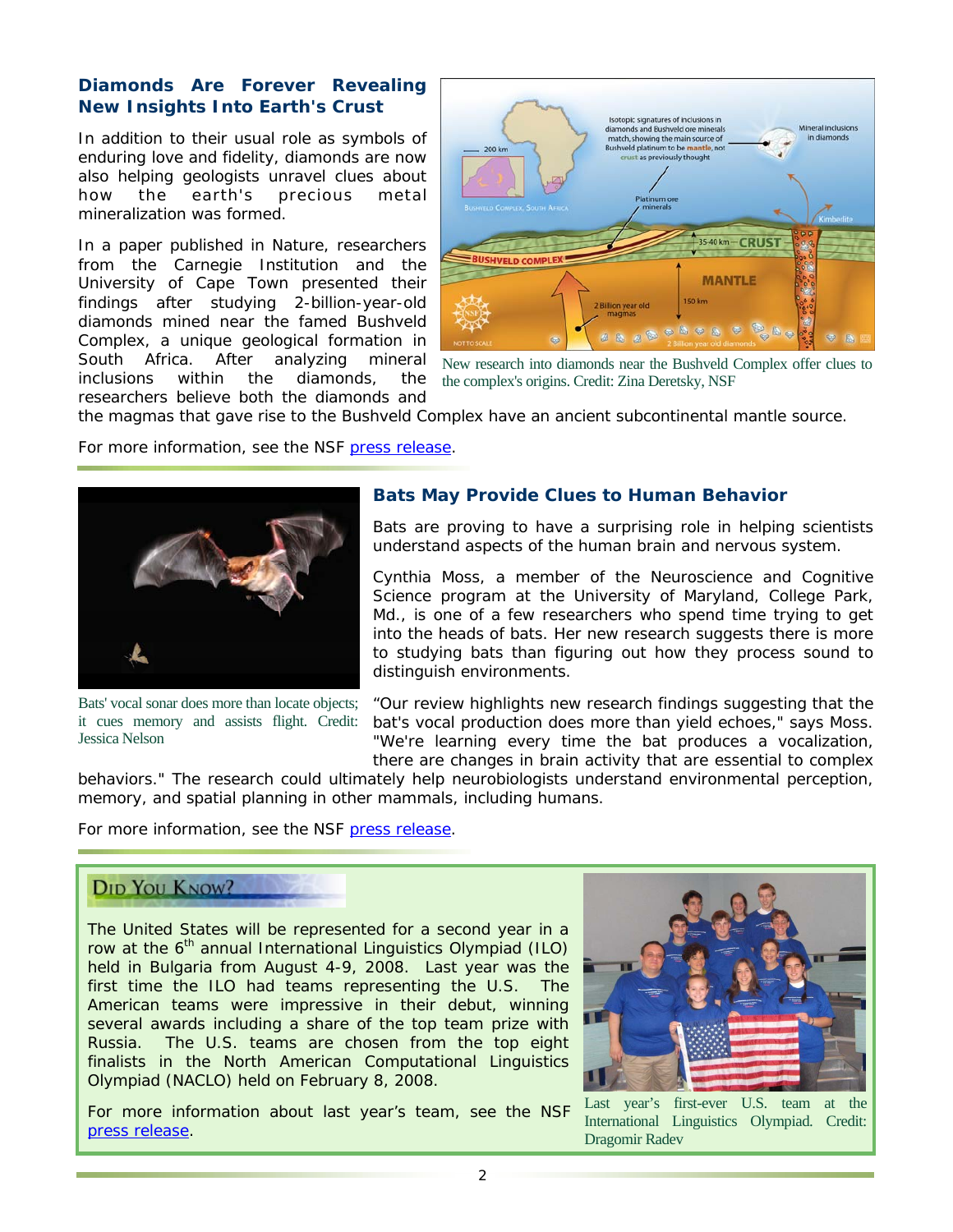#### **FACES OF NSF RESEARCH**

#### **Faces from EAPSI: East Asia and Pacific Summer Institutes**

One of NSF's hallmark international programs is the East Asia and Pacific Summer Institutes program or EAPSI. EAPSI was started by NSF in 1990 to introduce U.S. graduate students to the exciting science, engineering and research activities of East Asian and Pacific universities and research institutions. In June 2008, Singapore joined the half dozen other counties (Australia, Japan, Korea, Taiwan, New Zealand and China) already hosting graduate students in the program. To date, EAPSI has engaged 1,400 participants.

Three EAPSI fellows have published "Behind the Scenes" accounts at [LiveScience.com,](http://www.nsf.gov/cgi-bin/goodbye?http://www.livescience.com/) in which they describe their personal experiences doing research and living abroad. Their stories are also featured on the NSF [Discoveries Web site.](http://www.nsf.gov/discoveries/)



Abigail Watrous spent a summer in China researching clean alternative fuels for cooking and heating in rural China. Credit: Abigail Watrous, University of Colorado, Boulder



Mike Wininger at the Industrial Technology Research Institute in Hsinchu Xian, Taiwan. Credit: Mike Wininger, Rutgers University

**[Abigail Watrous](http://www.nsf.gov/cgi-bin/goodbye?http://www.livescience.com/environment/080530-bts-chinese-combustibles.html) --** During the summer of 2007, Abigail Watrous conducted research at Tsinghua University in China where she investigated alternative cooking and heating fuels for use in rural China. Commonly used household fuels such as coal produce harmful carbon dioxide  $(CO<sub>2</sub>)$  and soot, but most people in rural China cannot afford other more expensive fuel options. Watrous sought a practical, effective and affordable alternative fuel that would reduce  $CO<sub>2</sub>$  emissions and improve human and planetary health.

**[Christopher Cherry](http://www.nsf.gov/cgi-bin/goodbye?http://www.livescience.com/environment/071109-bts-electric-bikes.html) --** Christopher Cherry spent the summer of 2005 studying the impacts of electric bikes in China. He examined the social, economic and environmental impacts of electric bikes, including their potentially negative environmental effects, as well as the increased access they provide to jobs, shopping and health care opportunities.

**[Mike Wininger](http://www.nsf.gov/cgi-bin/goodbye?http://www.livescience.com/health/080111-bts-stem-cells.html)** -- Mike Wininger's background in physics and mathematics meant that he was the only member of Dr. Wannhsin Chen's stem cell engineering group University of Tennessee who had no experience culturing human



As school lets out, parents pick up their children on e-bikes, a common fixture of daily life in China. Credit: Christopher Cherry,

embryonic stem cells. But that lack of experience gave him an opportunity to learn a brand-new skill. According to Wininger, "the work was everything that I had been trained to do: to interface with researchers in the basic sciences, and to synthesize the experience within the universe of biomedical engineering."

#### **NSF IN THE NEWS**

**[Scientist Models Molecular Switch](http://www.nsf.gov/cgi-bin/goodbye?http://www.sciencedaily.com/releases/2008/06/080616144859.htm)** *(ScienceDaily, 6/17/2008*) -- Michigan Technological University physicist Ranjit Pati and his team have developed a model to explain the mechanism behind computing's elusive Holy Grail, the single molecular switch.

**[NSF Funds Search for Keys to Life's Greatest Secrets](http://www.nsf.gov/cgi-bin/goodbye?http://usgovinfo.about.com/b/2008/06/19/nsf-funds-search-for-keys-to-lifes-greatest-secrets.htm)** *(About.com – News and Issues, 6/19/2008) --* NSF has awarded four grants to fund research leading to answers for "enduring questions of life." While these studies may not tell you why 12 socks go into the dryer and only 11 come out, they may reveal the history and future of life on earth.

**[Newly Born Twin Stars Are Far From Identical](http://www.nsf.gov/cgi-bin/goodbye?http://7thspace.com/headlines/284892/newly_born_twin_stars_are_far_from_identical.html)** (*7th Space Interactive, 6/7/2008) --* NSF-funded basic research may cause astronomers to re-examine the masses and ages of young stars and star formation theories.